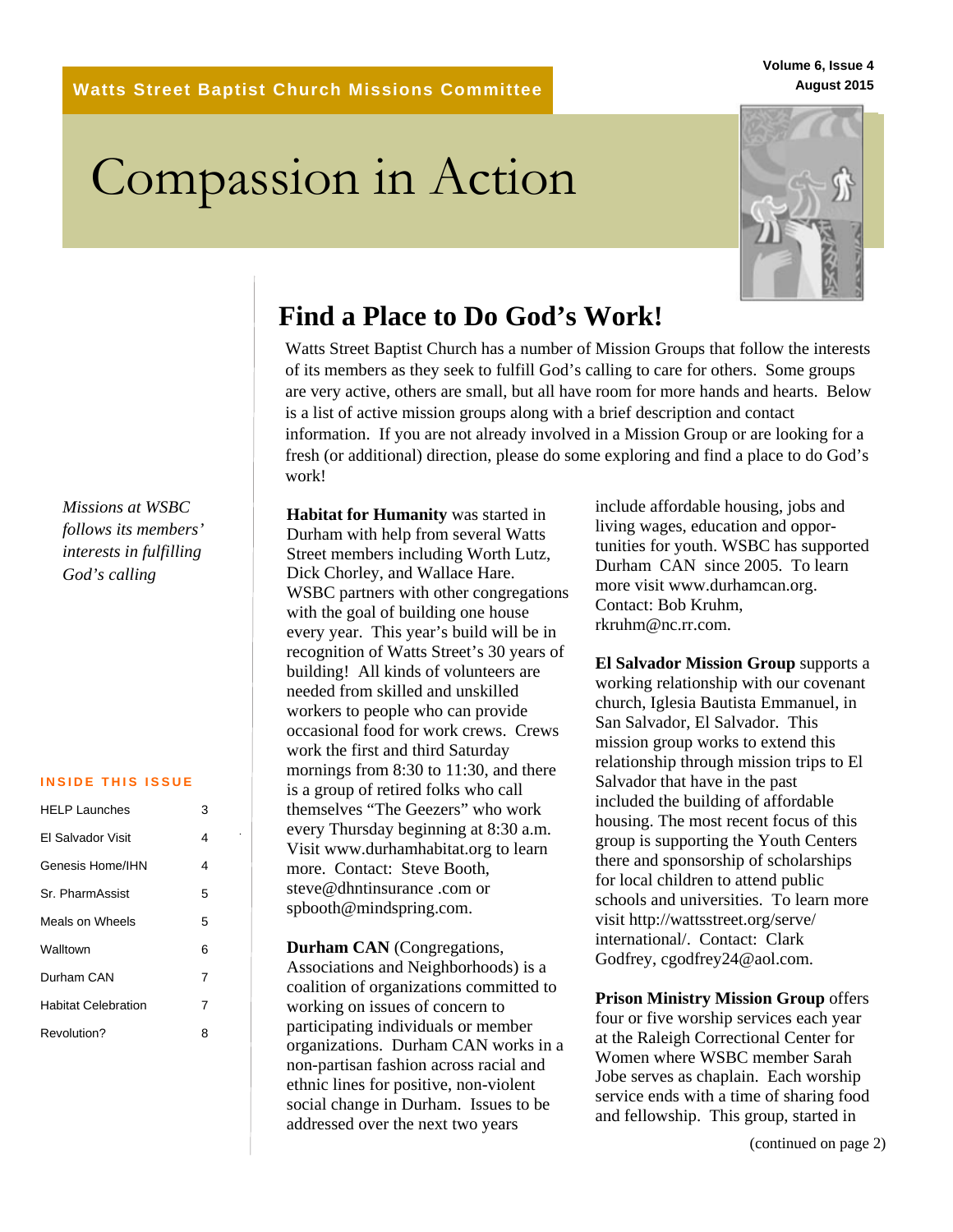### **Find a Place to do God's Work** (continued)

2011, consists of a core group of WSBC members who have undergone required training at the prison in order to go into the prison multiple times each year. The group also needs individuals who will provide food for the services. To learn more, visit http://wattsstreet.org/ serve/social-justice/. Contact: Jennifer Garst, jennifer.garst@duke.edu.

**Peace and Reconciliation Mission Group** has been active at WSBC for more than 35 years on issues of peace and justice both here and abroad. Operating at times on "cutting edge" issues, this group seeks to build peace and advance justice through education and nonviolent action. The members work to foster a reconciled community and strive to combat systematic discrimination based on race, class, gender, or sexual orientation. To learn more, visit http://wattsstreet.org/ serve/social-justice/. Contact: Gordon Whitaker, whitakergordon@gmail.com.

**Environmental Mission Group** seeks to carry out God's call to care for all of creation. It has promoted sustainability within our congregation and sponsored events to encourage thinking about faith-ecology connections. Members of the group donate time and energy in sponsoring educational sessions on "green" living, experiential lessons for kids, invited speakers, and recycling bins. To learn more, visit http://wattsstreet.org/serve/environment/. Contact: Scott Job, earthscott@gmail.com.

**Walltown Neighborhood Ministries** seeks to bridge churches, public and charter schools, and families in the Walltown neighborhood. This organization is engaged in street-level justice activities such as Project TURN. It also nurtures neighborhood youth through educational development programs including Urban Hope and Walltown Aspiring Youth. WSBC has been involved with this Ministry for many years, but is in need of new congregational participation. To learn more, visit http://wattsstreet.org/serve/social-justice/. Contact: Rob Womack, rwomack@frontier.com.

**Urban Ministries of Durham Community Café** is supported at WSBC by the Sojourners Sunday School Class as they prepare and serve one meal each month at Urban Ministries. All WSBC members are welcome to help prepare the meal and/or serve it once each month.

To learn more, visit http://wattsstreet.org/serve/foodshelter/. Coordinator for this project is David Heist, david.heist@gmail.com.

**Reconciliation and Re-Entry Mission Group** creates partnerships between an individual leaving prison (the "partner") and six to eight members. The objective is to help those leaving prison meet the challenges of finding jobs and affordable housing, avoiding substance abuse, and forming good relationships. The team works with Durham's Criminal Justice Resource Center to identify a person who is receptive to such a partnership. This group is currently waiting for a new R & R partner to be assigned to WSBC. To learn more, visit http://wattsstreet.org/serve/social-justice/. Contact: Kirsten Kruhm at Kirsten.Kruhm@redcross.org.

**AIDS Support Team** offers practical and emotional support to people in our community living with HIV/AIDS. The Team is paired with one care partner and provides support through individual contact and social activities including dinners, movies, and other outings. Team members complete a training program through the Alliance of AIDS Services-Carolina. To learn more, visit http://wattsstreet.org/serve/carecompassion/. Contact: Greg Palmer, senorpalmer@gmail.com.

**Reality Ministries'** mission is to create opportunities for teens and adults with and without developmental disabilities to experience belonging, kinship and the life-changing Reality of Christ's love. Reality Ministries offers evening and daytime programs that provide opportunities for sharing food, fellowship, games, singing, messages from the Bible, service projects, and more with individuals with developmental disabilities, age 14 and over. The WSBC Reality Ministries Mission Group partners with Reality to develop opportunities to welcome and support individuals with intellectual and developmental disabilities in our congregation and our community. This Mission Group coordinates a healthy lunch on the first Wednesday of the month for Daytime @ the RC, the daytime program at the Reality Center. Another opportunity is with Reality Works, geared toward helping our friends find meaningful work and develop their work skills. To learn more, visit http://www.realityministriesinc.org. Contact: Cari Furiness, cs.furiness@gmail.com.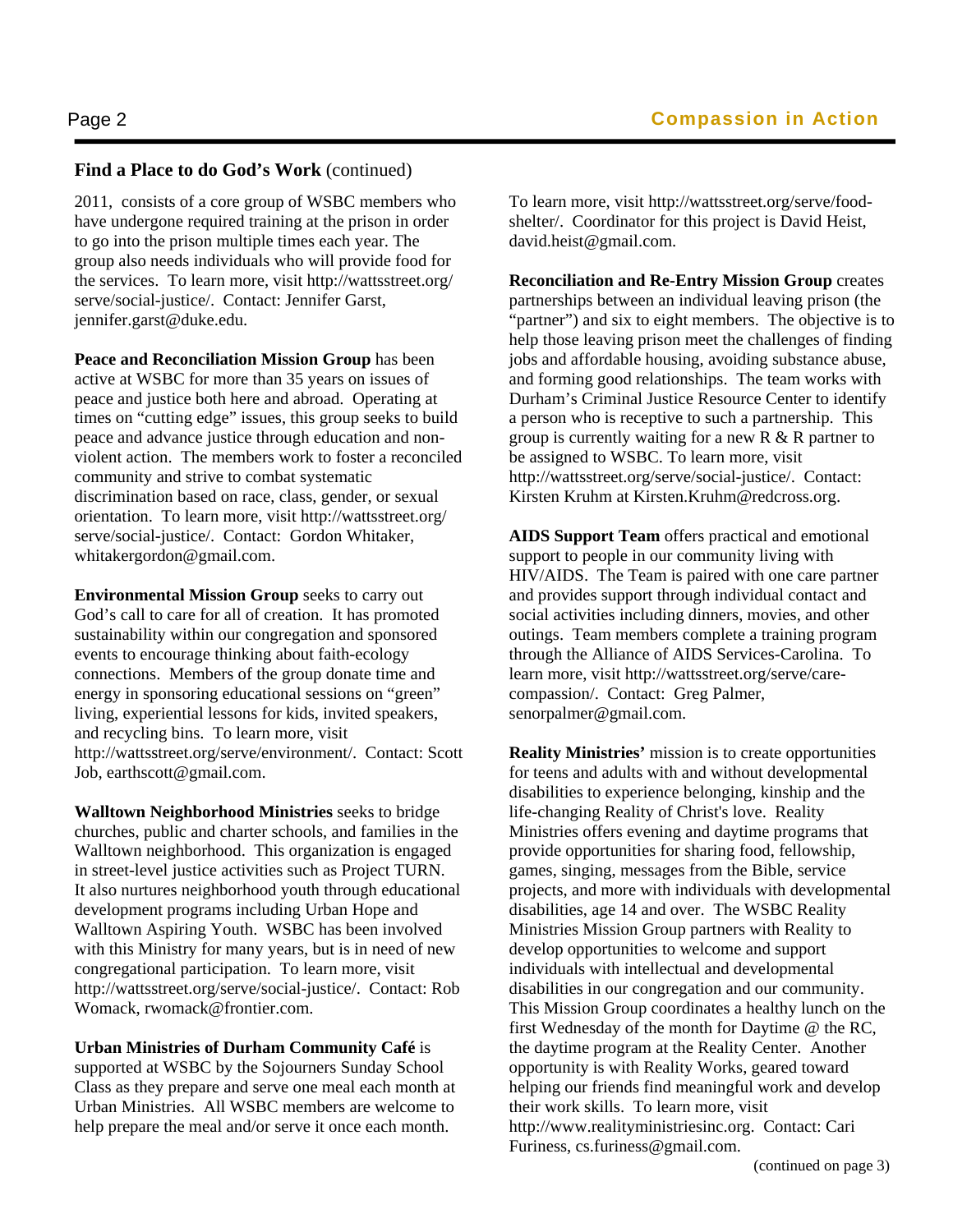#### **Find a Place to do God's Work** (continued)

**REAL Durham (**Relationships Equipping Allies and Leaders) supports individuals and families as they move out of poverty and into self-sufficiency by creating authentic relationships across race and class lines. Circle Leaders (those in poverty) and Circle Allies (community and church members) work together to accomplish career, financial, and life goals as set forth by the Circle Leaders. In addition, the program focuses on ways that institutionalized racism has caused poverty for many people and addresses these issues through a variety of outlets. WSBC mission team members can serve as Allies or help provide food for weekly meeting meals. To learn more, visit www.realdurham.org. Contacts: Greg Palmer, senorpalmer@gmail.com or Maggie Chotas, maggiechotas@themulberrypartners.com.

#### **Genesis Home** and **Interfaith Hospitality Network**

(IHN) will be merging within the next year (see article

on page 4). Both organizations seek to provide transitional housing, meals and other support for families moving from homelessness to permanent or temporary housing. The IHN Mission Group currently partners with Duke Memorial Methodist Church about one week in ten to provide and share nightly meals and overnight shelter. To learn more about IHN, visit http://www.dihn.org or contact Stuart Wells, stuart.wells@duke.edu, or Stella Smith, stellapsmith@frontier.com. To learn more about Genesis Home, visit www.genesishome.org, or contact Elizabeth Forshay, Elizabeth.Forshay@unchealth. unc.edu or Robin Coull, robinco ull@yahoo.com.

Please note that there are several other ways to get involved in WSBC ministries and community organizations that WSBC supports. Watch for updates on this list and more information following our Missions Committee Retreat that will take place in August 2015.

## **HELP Launches!**

*[WSBC contributed \$5,280 from the Mission Endowment Fund to assist in the launch of HELP (Health Equipment Loan Program). Earnings from the Missions Endowment Fund are designated to help start new mission initiatives.]* 

*Many thanks to WSBC for a funding boost through the Mission Endowment Fund.*

 HELP for Durham**,** a new service of Project Access of Durham County, is being launched through the efforts of Bob Roghelia, Bebe Guill, Anne Drennan, Mitch Heflin, Emily and Ralph McCoy, and other Durham citizens. HELP will offer free durable medical equipment for loan to uninsured and underinsured



residents of Durham County. Opening is targeted for January 2016 inside the Scrap Exchange at Lakewood Shopping Center, 2000 Chapel Hill Road. The goal is to promote a healthy Durham community by 1) providing recycled and refurbished small equipment, e.g., bedside commodes, walkers, wheelchairs, canes, crutches, tub benches, etc., to reduce barriers to recovery; 2) improving mobility, comfort, dignity, and quality of life during periods of recuperation; 3) allowing recuperation at home instead of in the hospital; 4) reducing stress on patients, family members and caregivers; and 5) reducing the needless discarding of equipment into landfills.

 Watch for news of an opportunity to donate equipment in October. For more information, talk to anyone on the planning team.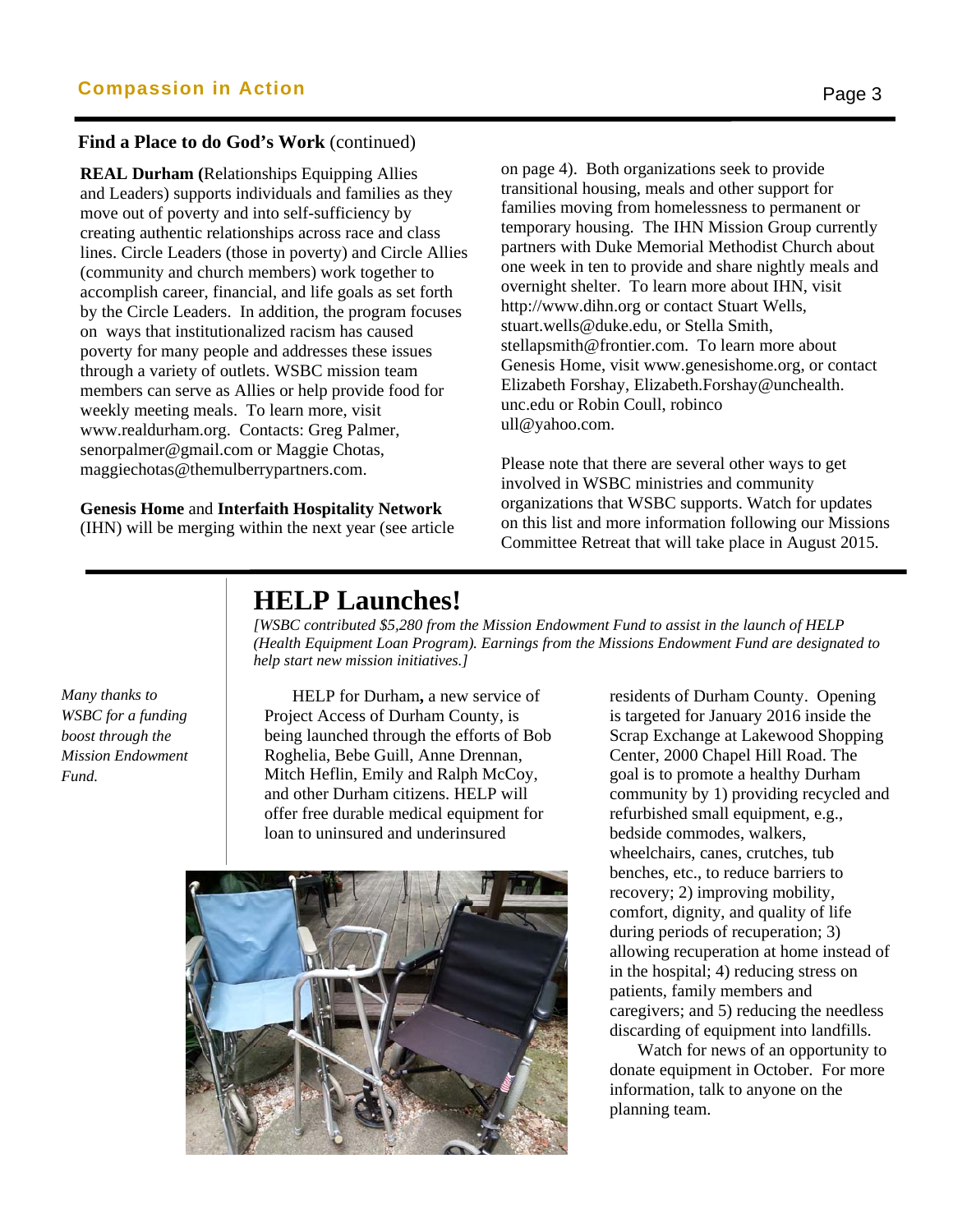The El Salvador Mission Group is excited to be sending a small group of WSBC members to visit our sister church Emmanuel Baptist and their Cal Pipil Youth Center August 1-7. Pastor Miguel has requested our assistance in supporting the youth center. Margaret and Jason Mathes and Greg Palmer will lead the group, and Rebeca Olmedo will serve as translator. Teddy Leinbach will be working on a project to create a short video with the Cal

*Cal Pipil and WSBC, March 2015* 



Pipil leaders that will help with fundraising efforts, and Abigail Lutz will be going along to lead youth in art projects that can be brought back to Durham to sell. One World Market in Durham has agreed to host a fundraising event this fall for Cal Pipil, which will include selling coffee from El Salvador and artwork from the youth in El Salvador. Watch for more details to find out how you can support these efforts along with our El Salvador mission group to help sustain the Cal Pipil Youth Center!

*Note: Because of the current wide-spread and unpredictable violence in San Salvador, the El Salvador Mission Team has made the difficult decision to postpone this trip, originally planned to begin on Saturday, August 1. The Mission Team remains committed to this mission. They have tentatively postponed the trip until December, hoping that the violence will have subsided by that time. By postponing, they will also have more time to focus on raising support for the center. Please keep this team and the people of El Salvador in your prayers, specifically praying for a resolution to this gang violence*

# **Genesis Home and IHN Plan to Merge**

*Community volunteers will be critical to the success of the new organization.*

Genesis Home and Interfaith Hospitality Network (IHN) — Durham-area organizations that focus on helping the homeless — expect to finalize a merger agreement by the end of this year. The new agency, as yet unnamed, will provide temporary emergency shelter for 100 families per year, help families find sustainable sources of income and move into permanent housing, and address the root causes of homelessness to break the cycle of poverty. Merging the two organizations will not only provide assistance to more families, but will also allow expanded and enhanced services.

 Community volunteers will be critical to the success of the new organization. IHN will transition away from its current church

rotation service model, but many new opportunities will be available. WSBC has a long history of supporting IHN and Genesis Home, both financially and with volunteers. Our intention is to continue this support with the new organization. For further information, please contact Stuart Wells (stuw615@aol.com) or Stella Smith (stellapsmith@frontier.com), IHN liaisons. Other sources are Elizabeth Forshay (Elizabeth.Forshay@unchealth.unc.edu), or Robin Coull (robincoull@yahoo.com), Genesis Home liaisons. For more information about the merger, go to www.heraldsun.com/lifestyles/faith/x21973 1440/Durham-homeless-aid-groups-tomerge.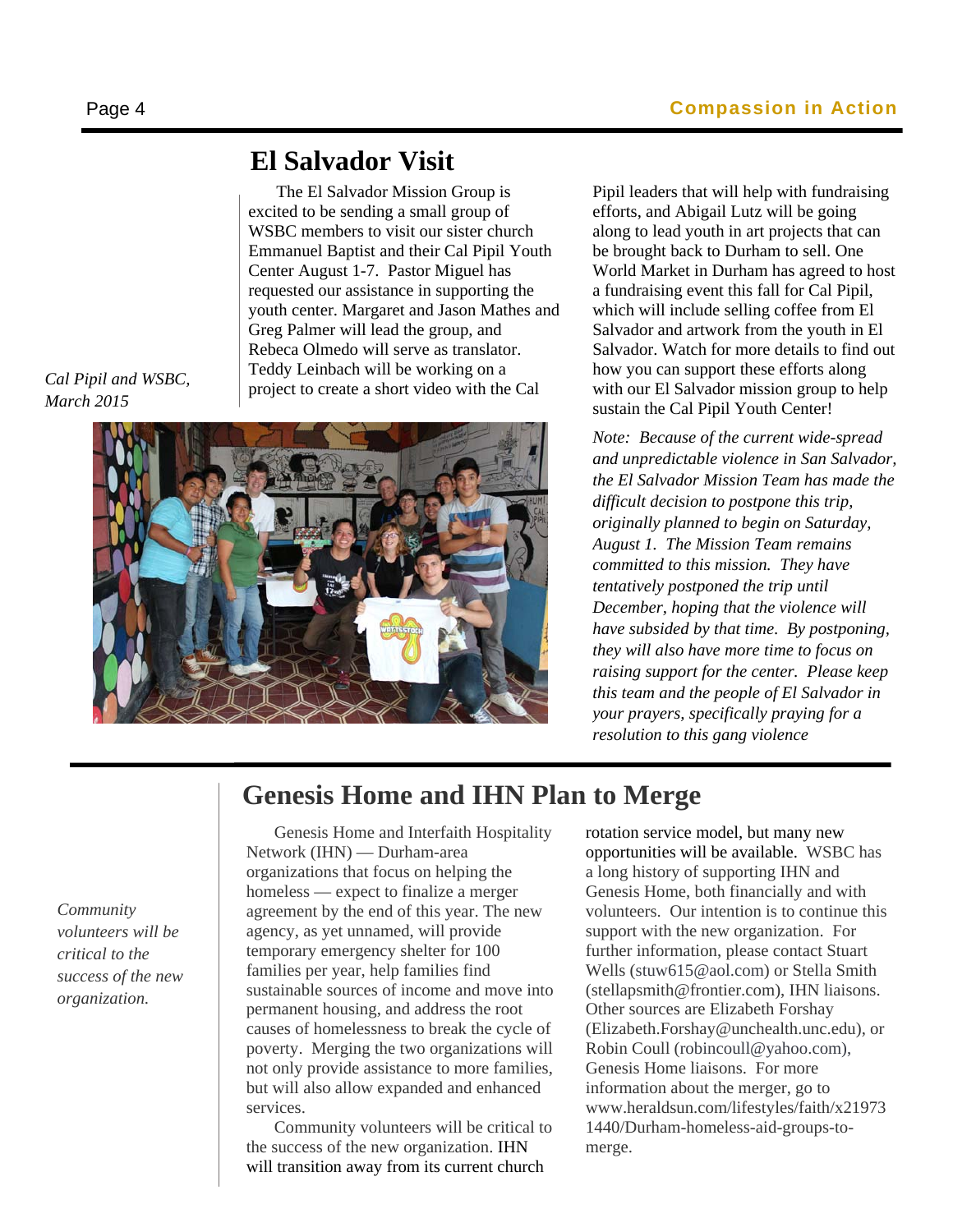## **Senior PharmAssist Update**

*The following article is an excerpt from a letter from Joe Daly, Development and Communications Director for Senior PharmAssist, updating WSBC on this organizations' activities. WSBC will make a donation of \$825 to Sr. PharmAssist in 2015. The January Minute for Missions raised \$750 for this organization.* 

 …your investment allows older neighbors to remain as healthy and engaged as possible – for as long as possible. To recap, Senior PharmAssist (SPA) helps Durham residents 60 and older:

- Pay for needed medicines if they have incomes up to 200% of the federal poverty level
- Use their medications safely, effectively and cost-effectively
- ‐ Tap into other community resources, such as home delivered meals, medical transportation and Medicare subsidies, that can help them remain independent
- Make informed decisions every year about Medicare drug and health insurance coverage so individuals can balance access with affordability

 SPA is Durham County coordinating site for the state Seniors' Health Insurance Information Program (SHIIP). As such, we provide reliable, objective advice to any age/income Medicare beneficiary in Durham regarding health and drug insurance decisions. During this year's seven-week annual election period (AEP), our staff and trained volunteers counseled 1,071 seniors and younger Medicare beneficiaries, a 19.5% increase from last year – and a 113% increase from 2010.

 For the sixth consecutive AEP, twothirds of those seen with a Part D drug plan chose to switch coverage for the new year, saving a projected average of \$983 on medication expenses for 2015. Seniors with the most limited income saved nearly \$2,000 on average!

 Thanks to ever-growing need and effective outreach, SPA has provided oneon-one care to 1,872 individuals thus far in FY 2015, surpassing last year's total of 1,720 helped. With three weeks to go in our fiscal year, we have a waiting list of 41 seniors who need our financial assistance and other services. We're eager to get those individuals the care they need but do not have sufficient resources to enroll them all at once.

 Over the next 10 years, the population 60 and older in Durham is predicted to grow by 42% to nearly 70,000. While friends and family provide most caregiving in this country, other services are often needed. Many are shocked to learn that Medicare does not pay for longterm care. Only 6-8% of Americans 45 and older have insurance for this purpose. Thus, many seniors are forced to spend down to poverty, so that Medicaid will pay for their institutional care. This is neither sustainable nor desirable, as the vast majority of seniors would prefer to age well in place.

 We must think creatively and work collaboratively – locally, regionally and nationally – to meet the challenges posed by the "Silver Tsunami." We are optimistic moving forward that SPA is part of the solution and can play an even larger role in reducing healthcare costs and improving outcomes for seniors. Thank you for supporting that vision and for making a meaningful diff erence for seniors and their families today.

# **Hands on Opportunity at Meals on Wheels**

The WSBC Missions Committee and Senior Adult Coordinating Council offer another team opportunity to help assemble meals at Meals on Wheels of Durham. **The next MOW event is Tuesday, September 22,** from 8:00 to 10:30 a.m. All ages are welcome to participate. We will car pool from the Urban Avenue parking lot to the MoW facility at 2522 Ross Road. Please contact Bob Kruhm at rkruhm@nc.rr.com or call the church office to sign up.

*"We hope to assist more than 2,000 individuals in FY 2016, which begins July 1st. As a point of reference, the year that WSBC first gave to SPA (2000), we helped a total of 539. Thank you for helping us respond!"*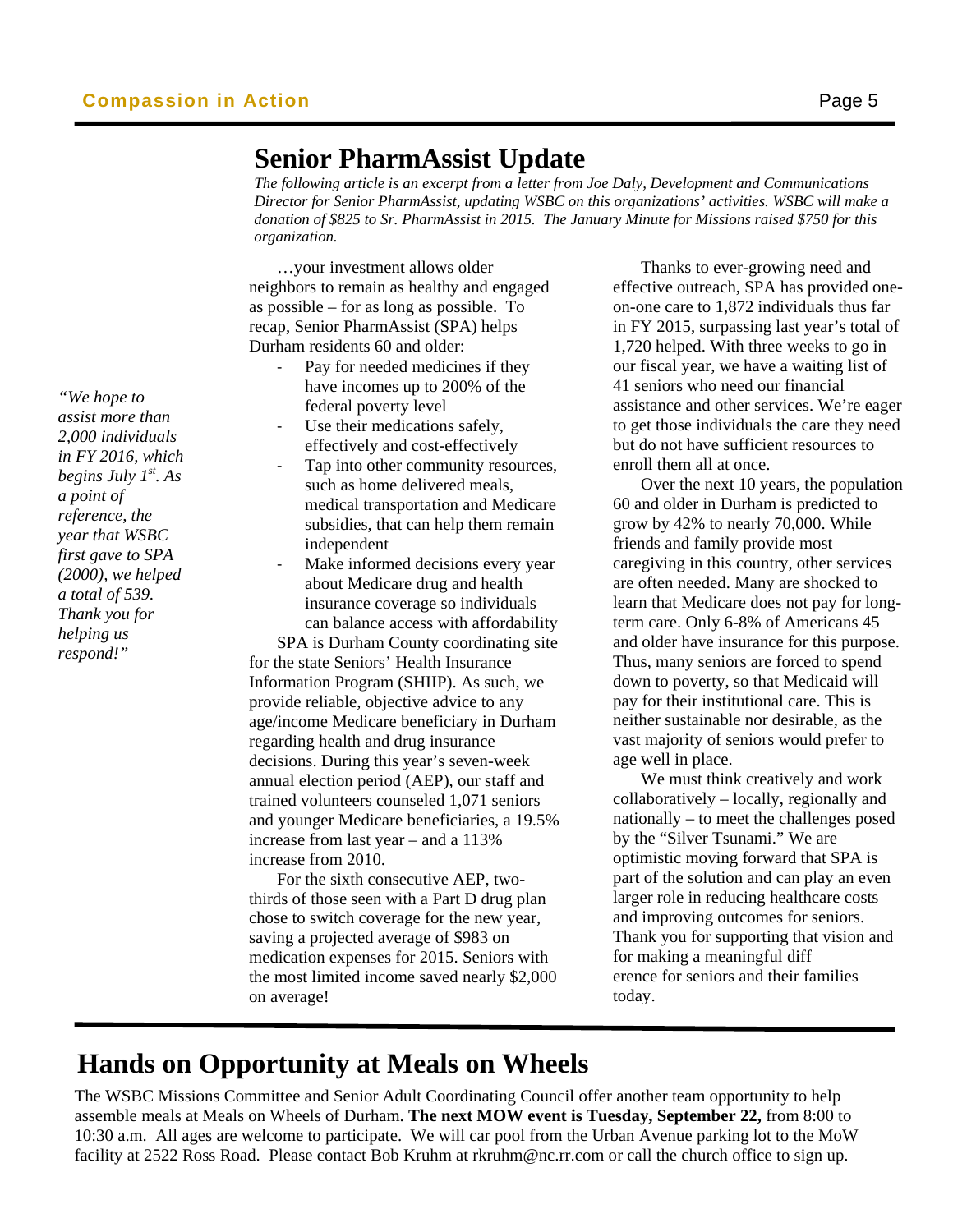# **Walltown's School for Conversion**

 The relationship between Watts Street Baptist Church and Walltown Neighborhood Ministries strives to bring about the realization of God's Beloved Community in Durham. Emerging from our long-running support of Walltown's Rutba House, the School for Conversion seeks "the conversion of the world that is into the world that ought to be." As described on the School for Conversion website (www.schoolforconversion.org), the people of the School for Conversion, "believe God has already done all that is needed to save us from ourselves. We believe another world is possible, and we believe that we work and pray for a new world as we learn to follow the way of Jesus." In working towards the Beloved Community, the School for Conversion helps us all to unlearn habits of social division.

 Members of WSBC are invited to bring about the beloved community through participation in and support of the following activities:

- sharing a meal with the WAY (Walltown Aspiring Youth), a middle-school mentoring group
- hosting an enrichment field trip for the WAY (could be a fun activity, such as zip lining or rock climbing,

or an educational opportunity, such as visiting an office or worksite to learn about a career path)

- helping create a Freedom Library (http://www.schoolforconversion.org/ freedom-library) for the WAY by donating books from their wish list
- sponsoring a group of WAY students or Project TURN, a program that teaches classes inside prison

 In an effort to cut off the school-to-prison pipeline, the WAY would like to add emphasis to field trips for middle-school youth for fun or educational opportunities. Of particular interest are trips related to STEM related fields such as robotics, computer programming, computer animation, and comic book creation. Creative imaginations are also asked for ideas which may convert the biases of those who construct the pipeline that they may see our children as God sees them.

 Contact Carynne McIver, Operations Director, with questions about any of these opportunities, or to get involved (919-578- 3834 or carynne@schoolforconversion.org). Rob Womack, liaison to the Walltown Mission Group, is also available to address questions (919-682-6549 or rob@robwomackcounseling.com).



*Students at the WAY with mentor Jonathan Wilson-Hartgrove* 

*Opportunities to connect with the Walltown Community*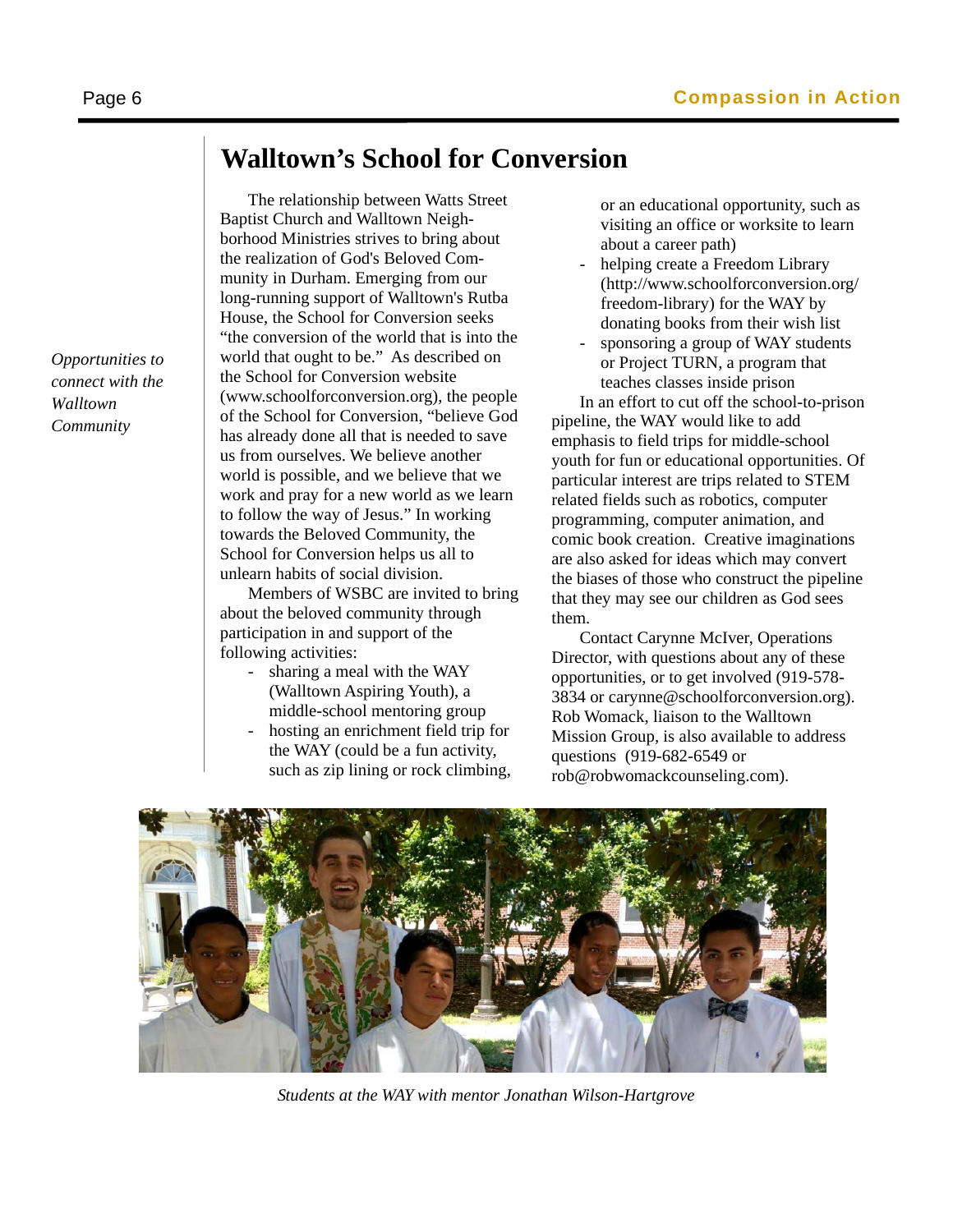## **Durham CAN Update**

Watts Street Baptist Church was recognized for a decade of financial and leadership support of Durham CAN during the Assembly roll call of delegations at St. Philips Episcopal Church on June 16. Affordable housing, public safety, education and jobs were among the heavy topics raised during the Public Assembly. Durham County commissioners and

city staff in attendance agreed to take



 action regarding increasing affordable . include using city-owned buildings for affordable housing, creating job training credits. housing options in the city. Potential efforts opportunities for housing related jobs, and the city applying for low-income housing tax

 Community police relations and written consent from police officers to conduct searches were also on Durham CAN's radar. "Hopefully I can get some insight into what we can do to continue to build trust in this community," Durham Police Chief Jose Lopez said. Lopez agreed to meet with the organization to discuss the police department's written consent policy.

The July 12 Minute for Mission was presented by Bob Kruhm on behalf of Durham CAN. Thanks to the generosity of WSBC members, this offering provided a donation of \$750 which was matched by individual donors and an anonymous foundation. For more information about Durham CAN, please contact Bob Kruhm, rkruhm@nc.rr.com.

*The WSBC delegation to the Durham CAN Public Assembly on June 16 included Bob and Jeanne Kruhm, Dot O'Brien, and Bill Salyers.* 

#### *Celebrate 30 years of Habitat! Sign up for the WSBC build!*

# **Habitat Plans a Celebration**

The Habitat Mission Group is on track to begin another build this fall joining Trinity Avenue Presbyterian and Triangle Presbyterian Churches in a build that celebrates the beginning of Habitat in Durham at WSBC. Habitat has not announced the start date and location, but that information should be available soon. This will be a great

opportunity to provide another deserving family with a beautiful and well-built home, as well as work side by side with two great congregations and the homeowner. Both skilled and unskilled workers are needed. If you are interested in joining this celebration with the Habitat Mission Group, please contact Steve Booth at (919)477-1843 or email spbooth@mindspring.com.